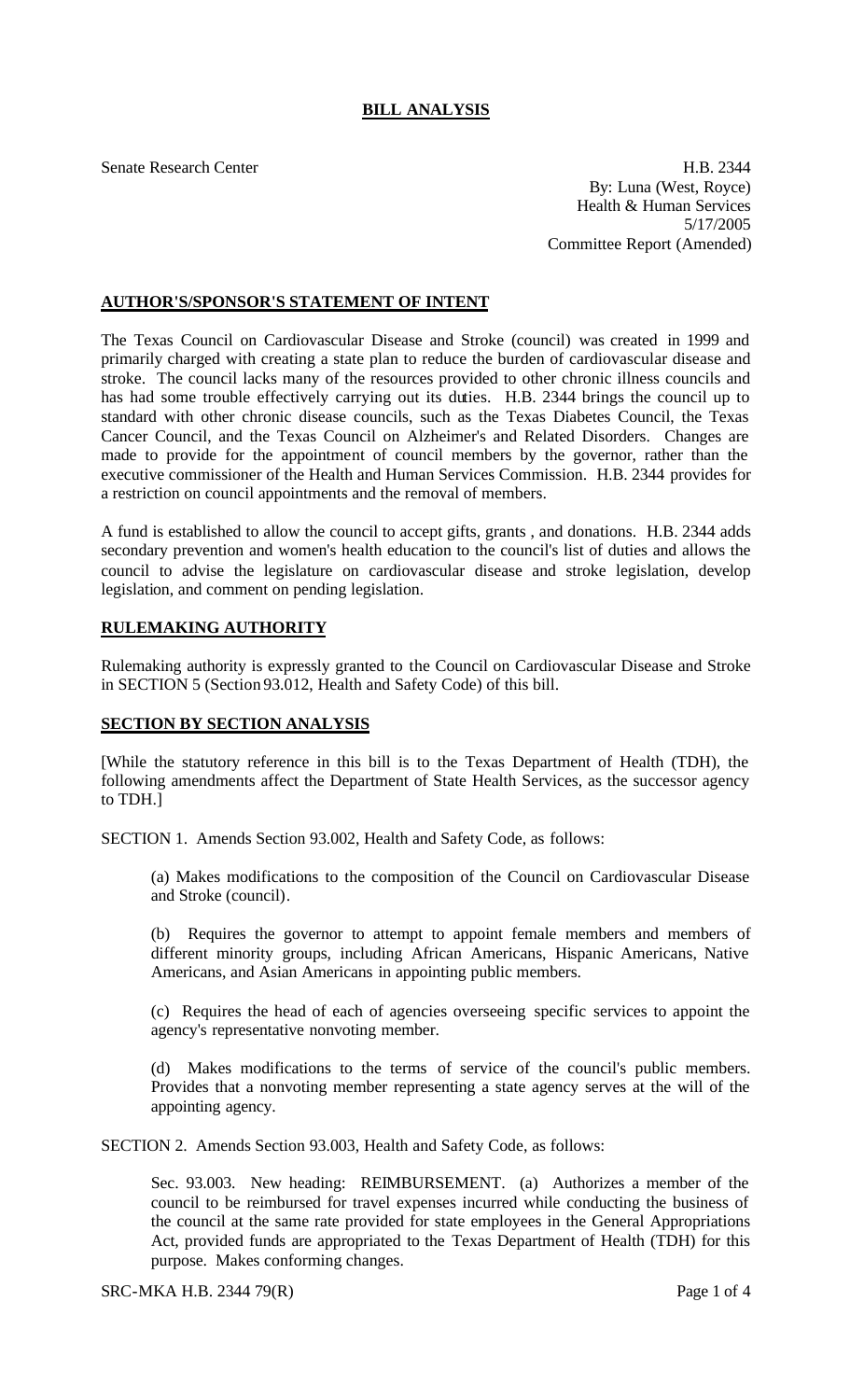(b) Authorizes the commissioner of public health (commissioner) to authorize reimbursement of the travel expenses incurred by a member while conducting the business of the council, as provided in the General Appropriations Act, if the commissioner finds on application of the member that travel for council business imposes a financial hardship on the member if funds are not appropriated to support reimbursement of travel expenses.

SECTION 3. Amends the heading to Section 93.006, Health and Safety Code, to read as follows:

Sec. 93.006. REPORT TO LEGISLATURE.

SECTION 4. Amends Section 93.006(b), Health and Safety Code, to require the council to report to the governor, the lieutenant governor, and the speaker of the house of representatives on the activities of the council, accounting for all funds received and disbursed by or for the council during the preceding fiscal year, rather than in the preceding two calendar years, not later than January 15 of each, rather than each odd-numbered, year.

SECTION 5. Amends Subchapter A, Chapter 93, Health and Safety Code, by adding Sections 93.007-93.014, as follows:

Sec. 93.007. RESTRICTIONS ON COUNCIL APPOINTMENT, MEMBERSHIP, OR EMPLOYMENT. (a) Provides that a person is not eligible to serve as a public member if the person or the person's spouse engages in certain activities.

(b) Prohibits a person who is required to register as a lobbyist under Chapter 305 (Registration of Lobbyists), Government Code, from serving as a member of the council or acting as the general counsel of the council.

(c) Prohibits an officer, employee, or paid consultant of a trade association in the field of health care from being a member or employee of the council. Prohibits a person who is the spouse of an officer, employee, or paid consultant of a trade association in the field of health care from being a member of the council or an employee of the council.

(d) Provides that for purposes of Subsection (c), a trade association is a nonprofit, cooperative, and voluntary association of business or professional competitors designed to assist its members and its industry or profession in dealing with mutual business or professional problems and in promoting their common interests.

Sec. 93.008. REMOVAL OF COUNCIL MEMBER. (a) Sets forth grounds for removal from the council.

(b) Provides that the validity of an action of the council is not affected by the fact that it is taken when a ground for removal of a member of the council exists.

(c) Requires the presiding officer of the council to notify the governor if the presiding officer knows that a potential ground for removal exists.

(d) Requires the council to inform its members as often as necessary of certain information.

Sec. 93.009. PRESIDING OFFICER. Requires the governor to designate a member of the council as the presiding officer of the council to serve in that capacity at the will of the governor.

Sec. 93.010. STAFF SUPPORT. Requires each agency represented on the council to provide the council with staff support of specialists as needed; authorizes each agency to provide staff support to an advisory committee.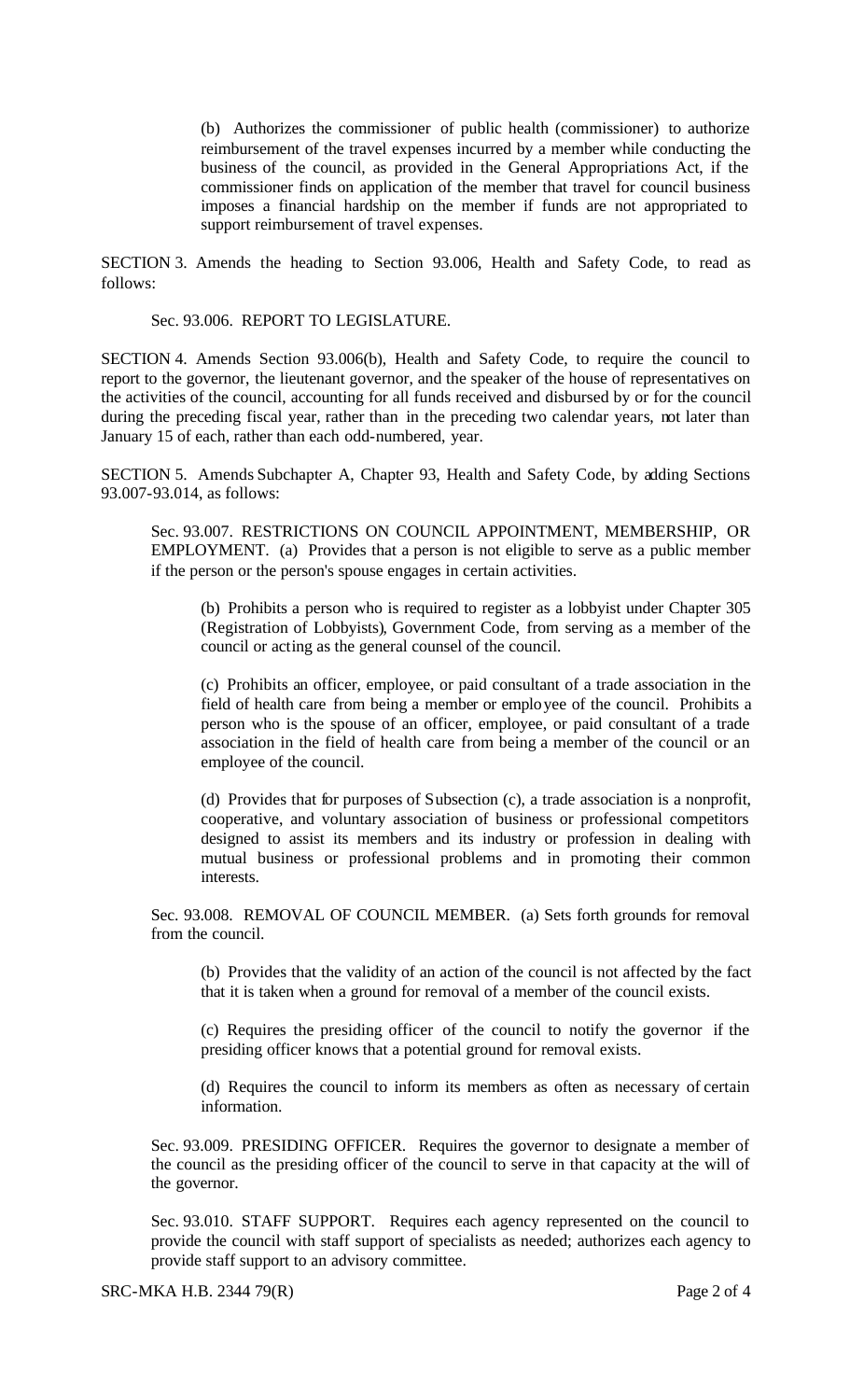Sec. 93.011. DIVISION OF POLICY AND MANAGEMENT RESPONSIBILITIES. Requires the council to develop and implement policies that clearly separate the policymaking responsibilities of the council and the management responsibilities of the commissioner and staff of TDH.

Sec. 93.012. MEETINGS. (a) Requires the council to meet at least quarterly and to adopt rules for the conduct of its meetings.

(b) Requires an action taken by the council to be approved by a majority of the voting members present.

Sec. 93.013. GIFTS AND GRANTS. (a) Authorizes the council to receive gifts and grants from any public or private source to perform its duties under this chapter. Requires TDH to accept the gifts on behalf of the council and to deposit any funds accepted under this section to the credit of a special account in the general revenue fund as required by Section 93.014.

(b) Authorizes TDH to retain five percent of any monetary gifts accepted on behalf of the council to cover its costs in administering this section.

Sec. 93.014. HEART DISEASE AND STROKE RESOURCE FUND. (a) Provides that the heart disease and stroke resource fund is an account of the general revenue fund.

(b) Authorizes the legislature to appropriate money deposited to the credit of the heart disease and stroke resource fund only to the council for heart disease and stroke prevention, research, and medical care for heart attack and stroke victims and grants to nonprofit heart disease and stroke organizations.

(c) Requires the council to develop a policy governing the award of funds for clinical research that follows scientific peer review guidelines for primary and secondary prevention of heart disease or stroke or that follows other review procedures that are designed to distribute those funds on the basis of scientific merit.

(d) Requires interest earned from the investment of the heart disease and stroke resource fund to be deposited to the credit of the fund.

SECTION 6. Amends Section 93.051, Health and Safety Code, as follows:

(a) Creates this subsection from existing text. Provides for primary and secondary prevention of cardiovascular disease and stroke. Requires the council to establish appropriate forums, programs, or initiatives designed to educate the public regarding the impact of heart disease and stroke on women's health, with an emphasis on preventive health and healthy lifestyles. Makes conforming and nonsubstantive changes.

(b) Requires the council to make written recommendations for performing its duties under this chapter to TDH and the legislature.

(c) Requires the council to advise the legislature on legislation that is needed to develop further and maintain a statewide system of quality education services for all persons with cardiovascular disease or stroke. Authorizes the council to develop and submit legislation to the legislature or comment on pending legislation that affects persons with cardiovascular disease and stroke.

SECTION 7. Repealer: Section 93.006(a) (requiring the council to report to the Texas Board of Health on the activities of the council in the preceding calendar year not later than January 15 of each year), Health and Safety Code.

SECTION 8. Provides that the changes in law made by Section 93.002, Health and Safety Code, as amended by this Act, do not affect the entitlement of a member of the council serving on the

SRC-MKA H.B. 2344 79(R) Page 3 of 4